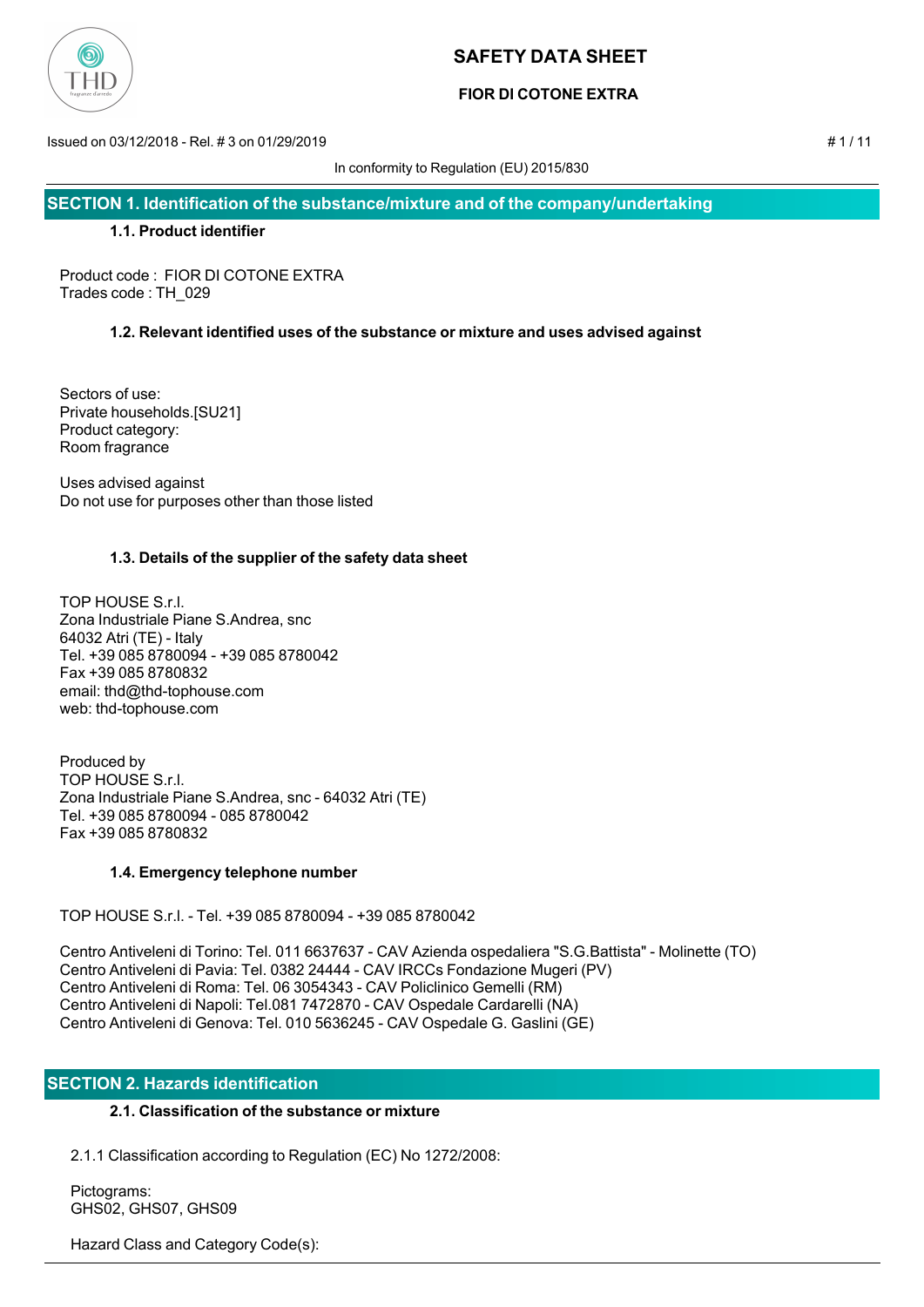

## **FIOR DI COTONE EXTRA**

Issued on 03/12/2018 - Rel. # 3 on 01/29/2019 # 2 / 11

In conformity to Regulation (EU) 2015/830

Flam. Liq. 2, Skin Sens. 1A, Aquatic Chronic 2

Hazard statement Code(s):

H225 - Highly flammable liquid and vapour.

H317 - May cause an allergic skin reaction.

H411 - Toxic to aquatic life with long lasting effects.

 The product easy inflames if subordinate to an ignition source. The product, if brought into contact with skin can cause skin sensitization. The product is dangerous to the environment as it is toxic to aquatic life with long lasting effects

## **2.2. Label elements**

Labelling according to Regulation (EC) No 1272/2008:

Pictogram, Signal Word Code(s): GHS02, GHS07, GHS09 - Danger

Hazard statement Code(s):

H225 - Highly flammable liquid and vapour.

H317 - May cause an allergic skin reaction.

H411 - Toxic to aquatic life with long lasting effects.

Supplemental Hazard statement Code(s): not applicable

Precautionary statements:

**General** 

P101 - If medical advice is needed, have product container or label at hand.

P102 - Keep out of reach of children.

Prevention

P210 - Keep away from heat, hot surfaces, sparks, open flames and other ignition sources. No smoking.

P233 - Keep container tightly closed.

P261 - Avoid breathing dust/fume/gas/mist/vapours/spray.

P273 - Avoid release to the environment.

Response

P302+P352 - IF ON SKIN: Wash with plenty of water.

P333+P313 - If skin irritation or rash occurs: Get medical advice/attention.

P363 - Wash contaminated clothing before reuse.

P391 - Collect spillage.

Storage

P403+P235 - Store in a well-ventilated place. Keep cool.

Disposal

P501 - Dispose of contents/container according to local law.

Contains:

Ossacicloesadecan-2-One, 2-acetoxy-2,3,8,8-tetramethyloctahydronaphthal ene,

1-(1,2,3,4,6,7,8,8a-Ottaidro-2,3,8,8-tetrametil-2-naftil)etan-1-one, 1-(1,2,3,4,5,6,7,8a

-Ottaidro-2,3,8,8-tetrametil-2-naftil)etan-1-one, Geraniol, Hydroxy-methylpentylcyclohexenecarboxaldehyd

## **2.3. Other hazards**

The substance / mixture NOT contains substances PBT/vPvB according to Regulation (EC) No 1907/2006, Annex XIII

No information on other hazards Packaging to be fitted with a tactile warning



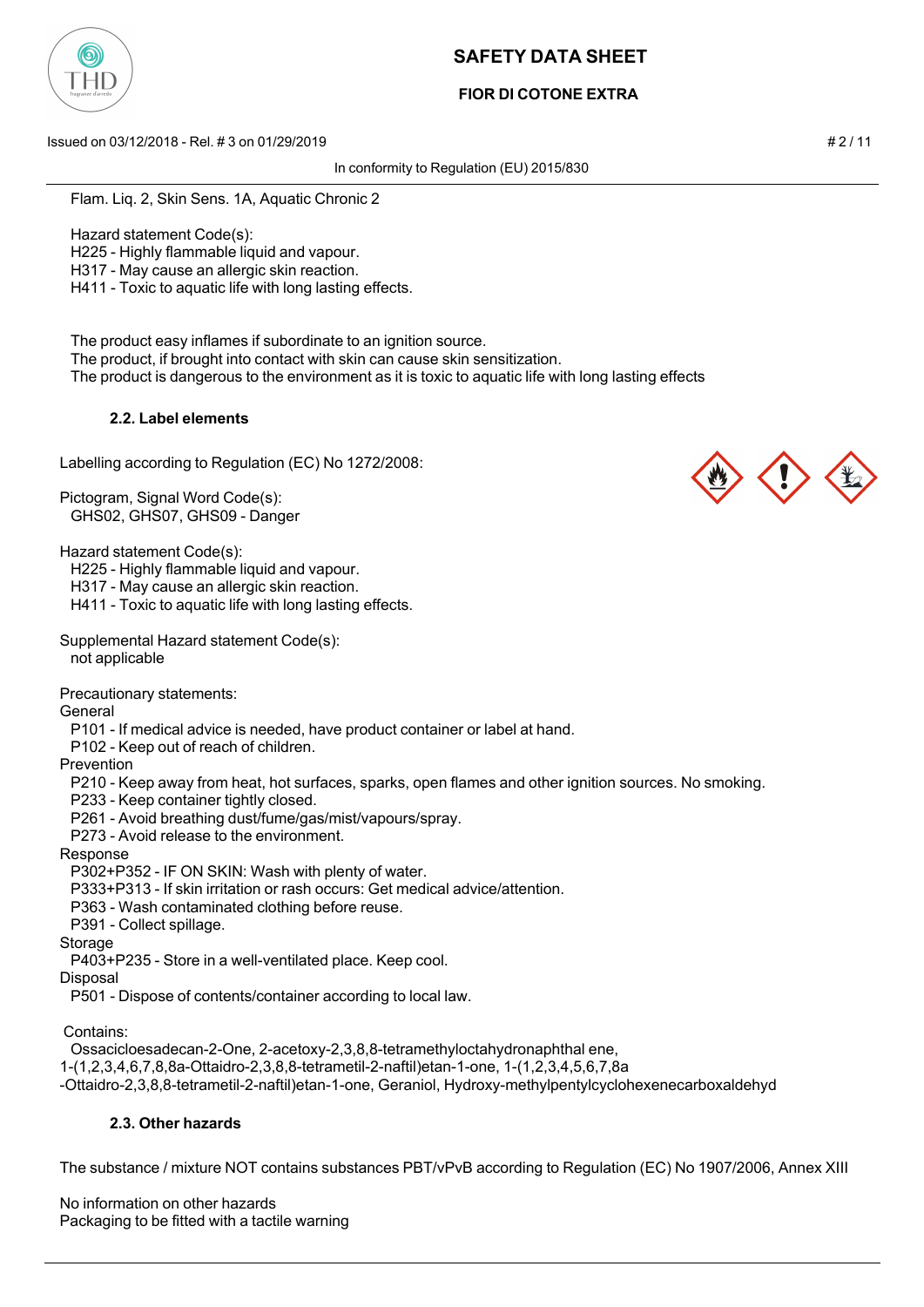

## **FIOR DI COTONE EXTRA**

Issued on 03/12/2018 - Rel. # 3 on 01/29/2019 **# 3/11** 

In conformity to Regulation (EU) 2015/830

## **SECTION 3. Composition/information on ingredients**

### **3.1 Substances**

Irrilevant

## **3.2 Mixtures**

Refer to paragraph 16 for full text of hazard statements

| <b>Substance</b>                                                            | Concentration   | <b>Classification</b>                                                      | <b>Index</b> | <b>CAS</b> | <b>EINECS</b> | <b>REACh</b>              |
|-----------------------------------------------------------------------------|-----------------|----------------------------------------------------------------------------|--------------|------------|---------------|---------------------------|
| <b>MMB</b><br>(3-Methoxy-3-Methyl-1-Butanol)                                | $> 1 \le 5\%$   | Eye Irrit. 2, H319                                                         |              | 56539-66-3 | 260-252-4     | 01-2119976<br>333-33-**** |
| propan-2-ol                                                                 | $> 1 \le 5\%$   | Flam. Liq. 2, H225;<br>Eye Irrit. 2, H319;<br>STOT SE 3, H336              | 603-117-00-0 | 67-63-0    | 200-661-7     |                           |
| 2-acetoxy-2,3,8,8-tetramethylocta<br>hydronaphthal ene                      | $> 0,1 \le 1\%$ | Skin Corr. 2, H315;<br>Skin Sens. 1B, H317;<br>Aquatic Chronic 1,<br>H410  |              | 54464-57-2 | 259-174-3     | 01-2119489<br>989-04-**** |
| (HHCB)                                                                      | $> 0.1 \le 1\%$ | Aquatic Acute 1,<br>H400; Aquatic<br>Chronic 1, H410                       | 603-212-00-7 | 1222-05-5  | 214-946-9     |                           |
| Ossacicloesadecan-2-One                                                     | $> 0.1 \le 1\%$ | Skin Sens. 1B, H317;<br>Aquatic Chronic 2,<br>H411                         |              | 106-02-5   | 203-354-6     | 01-2119987<br>323-31      |
| 1-(1,2,3,4,5,6,7,8a<br>-Ottaidro-2,3,8,8-tetrametil-2-naftil<br>)etan-1-one | $> 0.1 \le 1\%$ | Skin Irrit. 2, H315;<br>Skin Sens. 1B, H317;<br>Aquatic Chronic 1,<br>H410 |              | 68155-66-8 | 268-978-3     |                           |
| 1-(1,2,3,4,6,7,8,8a-Ottaidro-2,3,8,<br>8-tetrametil-2-naftil)etan-1-one     | $> 0,1 \le 1\%$ | Skin Irrit. 2, H315;<br>Skin Sens. 1B, H317;<br>Aquatic Chronic 1,<br>H410 |              | 68155-67-9 | 268-979-9     |                           |
| <b>Geraniol</b>                                                             | $> 0.1 \le 1\%$ | Skin Irrit. 2, H315;<br>Skin Sens. 1, H317;<br>Eye Dam. 1, H318            |              | 106-24-1   |               |                           |
| Hydroxy-methylpentylcyclohexene<br>carboxaldehyd                            | $= 0,1%$        | Skin Sens. 1A, H317                                                        | 605-040-00-8 | 31906-04-4 | 250-863-4     |                           |

## **Fractionated global values**

| H317 | $= 4.00$ | H411 | $= 1.15$ | H319             | $= 9.75$ | H400             | $= 1.05$  |
|------|----------|------|----------|------------------|----------|------------------|-----------|
| H410 | $= 3.30$ | H315 | $= 3.25$ | H302             | $= 0.70$ | H412             | $= 0.70$  |
| H318 | $= 0.60$ | H335 | $= 0.20$ | H <sub>226</sub> | $= 1.05$ | H <sub>225</sub> | $= 77.00$ |
| H336 | $= 3.85$ |      |          |                  |          |                  |           |

## **SECTION 4. First aid measures**

## **4.1. Description of first aid measures**

#### Inhalation:

Air the area. Move immediately the contaminated patient from the area and keep him at rest in a well ventilated area.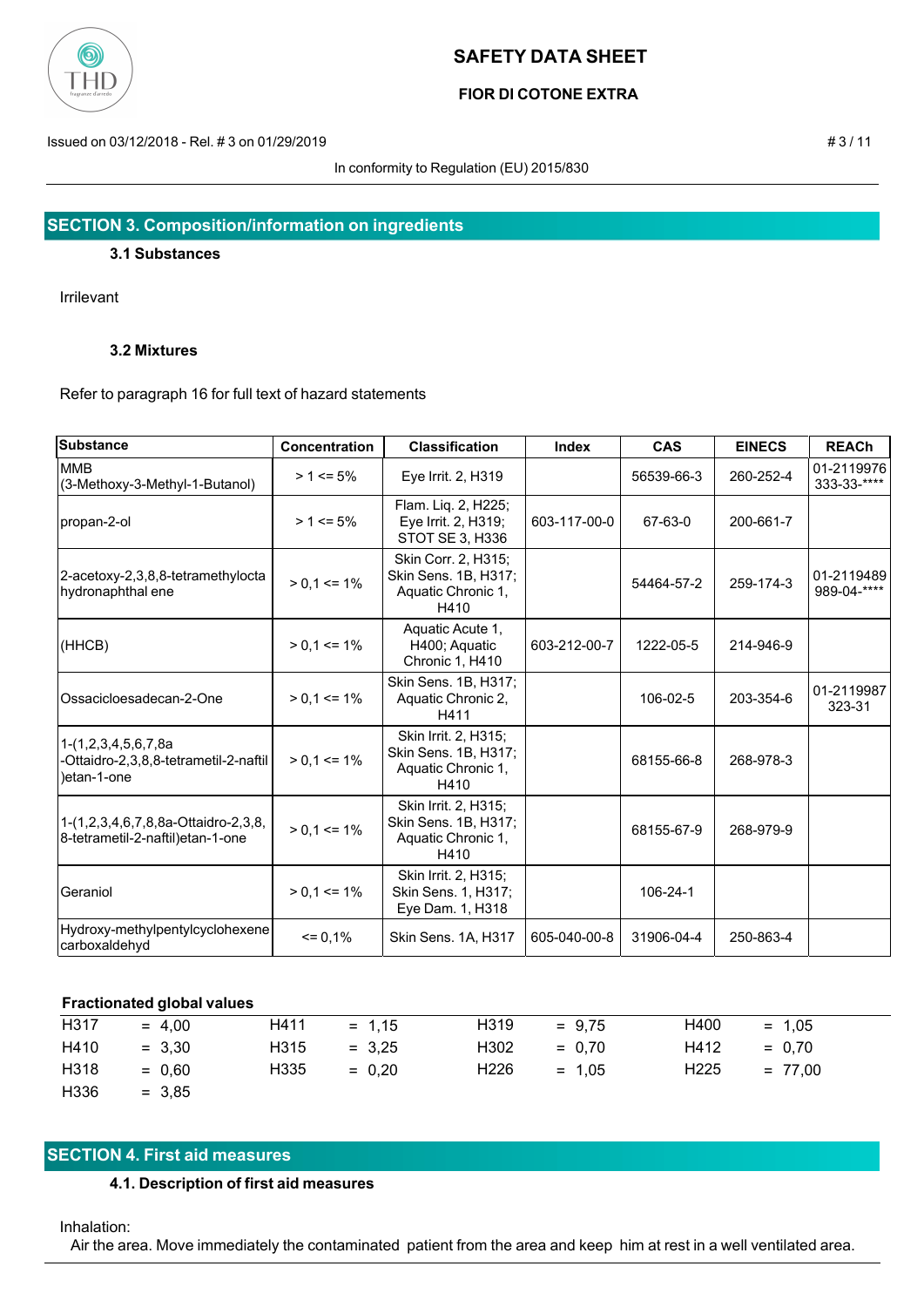

## **FIOR DI COTONE EXTRA**

Issued on 03/12/2018 - Rel. # 3 on 01/29/2019 # 4 / 11

In conformity to Regulation (EU) 2015/830

If you feel unwell seek medical advice.

Direct contact with skin (of the pure product).: In case of contact with skin, wash immediately with water.

Direct contact with eyes (of the pure product).:

Wash immediately and thorougly with running water for at least 10 minutes.

Ingestion:

Not hazardous. It's possible to give activated charcoal in water or liquid paraffin medicine

## **4.2. Most important symptoms and effects, both acute and delayed**

No data available.

## **4.3. Indication of any immediate medical attention and special treatment needed**

If skin irritation or rash occurs: Get medical advice/attention. If medical advice is needed, have product container or label at hand.

## **SECTION 5. Firefighting measures**

## **5.1. Extinguishing media**

Advised extinguishing agents: CO2 or dry powder extinguisher

Extinguishing means to avoid:

Water jets. Use water jets only to cool the surfaces of the containers exposed to fire.

## **5.2. Special hazards arising from the substance or mixture**

No data available.

## **5.3. Advice for firefighters**

 Use protection for the breathing apparatus Safety helmet and full protective suit. The spray water can be used to protect the people involved in the extinction You may also use selfrespirator, especially when working in confined and poorly ventilated area and if you use halogenated extinguishers (Halon 1211 fluobrene, Solkan 123, NAF, etc...) Keep containers cool with water spray

## **SECTION 6. Accidental release measures**

## **6.1. Personal precautions, protective equipment and emergency procedures**

6.1.1 For non-emergency personnel: Leave the area surrounding the spill or release. Do not smoke Wear gloves and protective clothing

6.1.2 For emergency responders: Wear gloves and protective clothing. Eliminate all unguarded flames and possible sources of ignition. No smoking.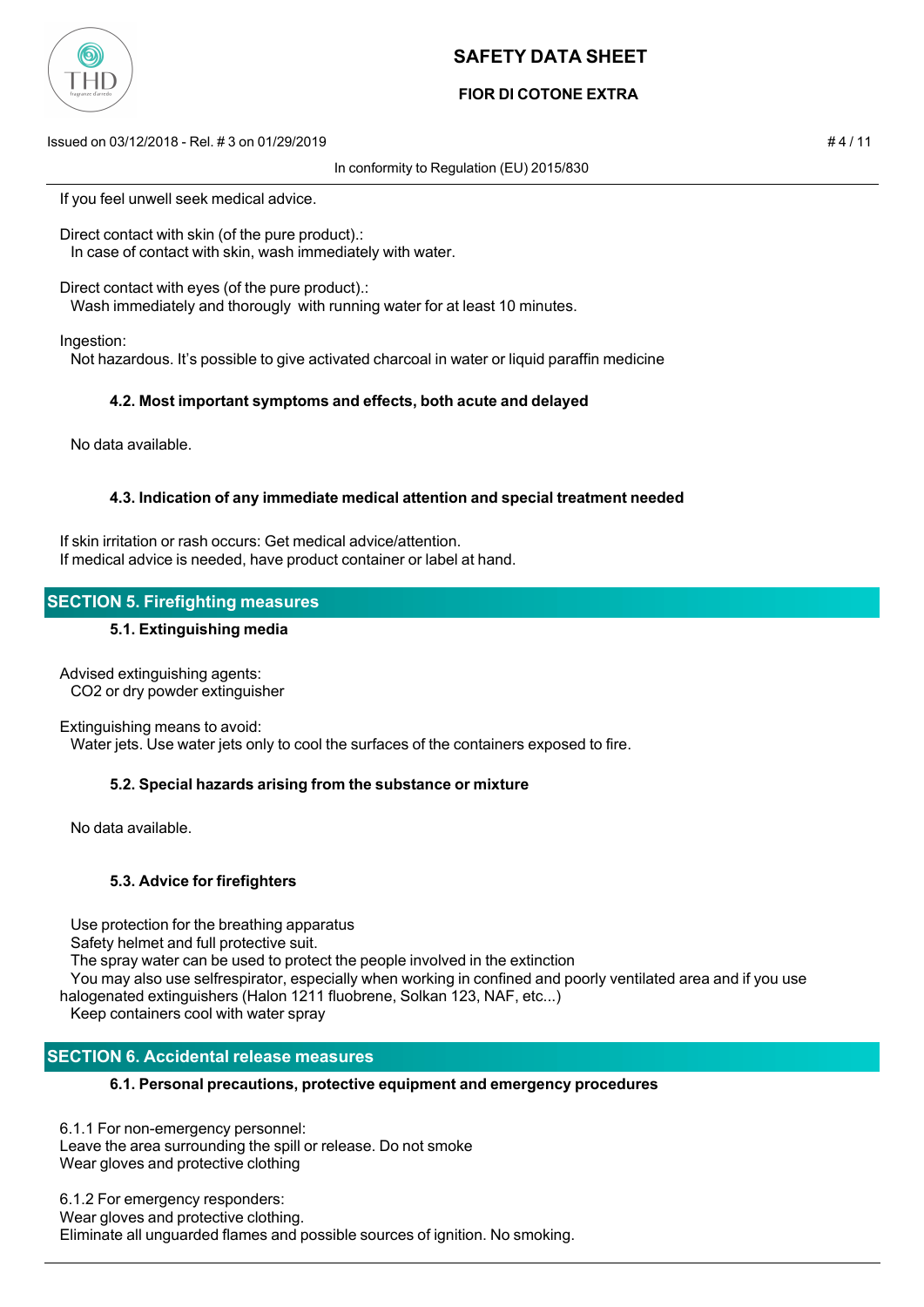

## **FIOR DI COTONE EXTRA**

Issued on 03/12/2018 - Rel. # 3 on 01/29/2019 # 5 / 11

In conformity to Regulation (EU) 2015/830

Provision of sufficient ventilation. Evacuate the danger area and, in case, consult an expert.

## **6.2. Environmental precautions**

 Contain spill with earth or sand. If the product has entered a watercourse in sewers or has contaminated soil or vegetation, notify it to the authorities. Discharge the remains in compliance with the regulations

## **6.3. Methods and material for containment and cleaning up**

 6.3.1 For containment: Recover the product for reuse, if possible, or for removal. Possibly absorb it with inert material. Prevent it from entering the sewer system.

 6.3.2 For cleaning up: To clean the floor and all objects contaminated by this material use water. After wiping up, wash with water the area and materials involved

 6.3.3 Other information: Nothing in particular.

## **6.4. Reference to other sections**

Refer to paragraphs 8 and 13 for more information

## **SECTION 7. Handling and storage**

## **7.1. Precautions for safe handling**

 Avoid contact and inhalation of vapors In residential areas do not use on large surfaces. Do not smoke at work At work do not eat or drink. Contaminated work clothing should not be allowed out of the workplace. Wear protective gloves/protective clothing/eye protection/face protection. See also paragraph 8 below.

## **7.2. Conditions for safe storage, including any incompatibilities**

 Keep in original container closed tightly. Do not store in open or unlabeled containers. Keep containers upright and safe by avoiding the possibility of falls or collisions. Store in a cool place, away from sources of heat and `direct exposure of sunlight. Keep containers tightly closed. Always store in well ventilated areas. Never close the container tightly, leave a chance to vent Keep away from open flames, sparks and heat sources. Avoid direct sunlight exposure.

## **7.3. Specific end use(s)**

Private households.: Handle with care. Store in a ventilated place away from heat sources. Keep container tightly closed.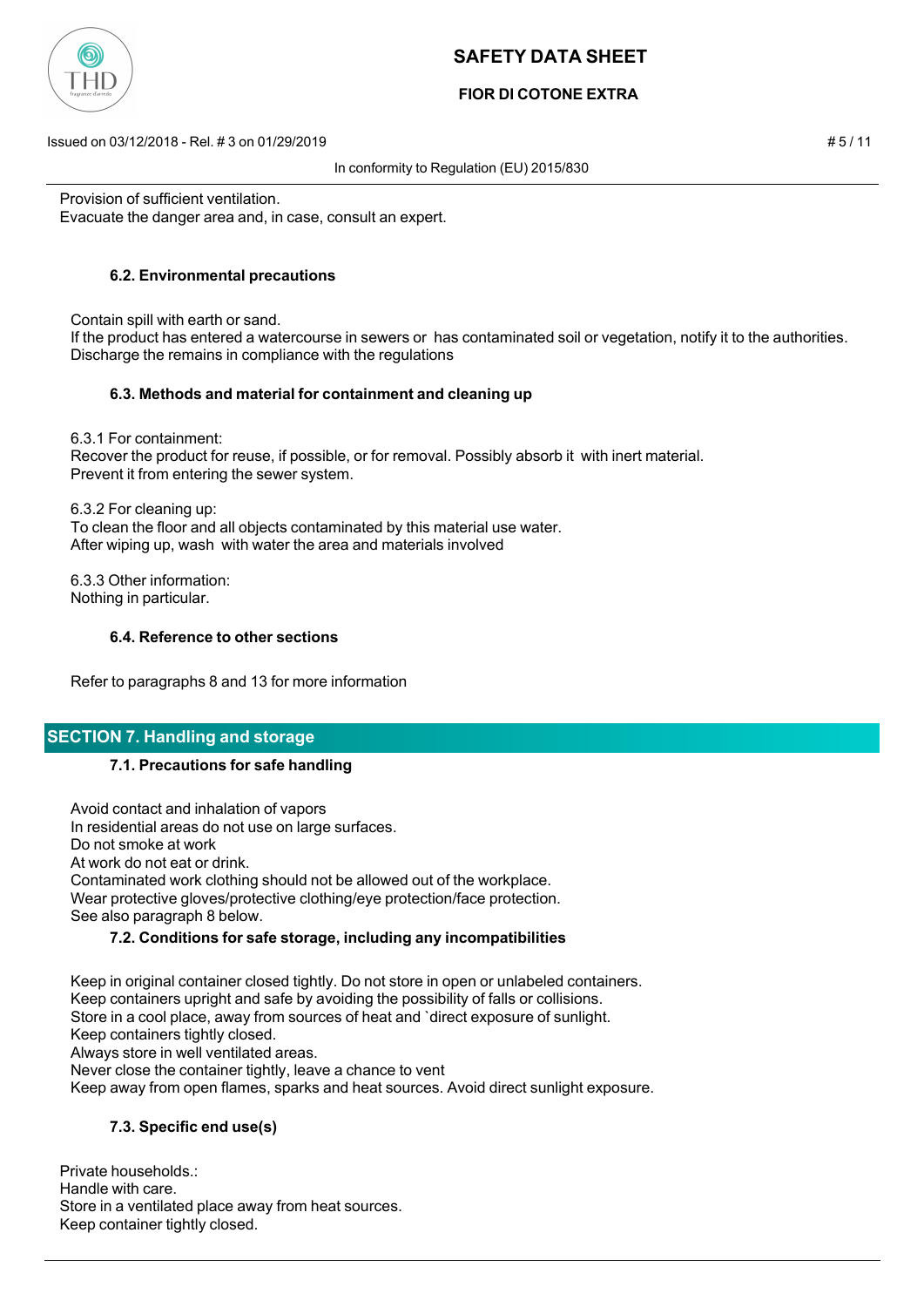

## **FIOR DI COTONE EXTRA**

Issued on 03/12/2018 - Rel. # 3 on 01/29/2019 # 6 / 11

In conformity to Regulation (EU) 2015/830

## **SECTION 8. Exposure controls/personal protection**

#### **8.1. Control parameters**

 Related to contained substances: propan-2-ol: TLV: TWA 200 ppm 400 ppm as STEL A4 (not classifiable as a human carcinogen); (ACGIH 2004). MAK: 200 ppm 500 mg/m peak limitation Category: II (2); Risk group for pregnancy: C; (DFG 2004).

## **8.2. Exposure controls**

Appropriate engineering controls: Private households.: No specific control required.

Individual protection measures:

 (a) Eye / face protection Not needed for normal use.

(b) Skin protection

 (i) Hand protection When handling the pure product use chemical resistant protective gloves (EN 374-1/EN374-2/EN374-3)

 (ii) Other Wear normal work clothing.

 (c) Respiratory protection Not needed for normal use.

 (d) Thermal hazards No hazard to report

Environmental exposure controls:

Use according to good working practices to avoid pollution into the environment.

## **SECTION 9. Physical and chemical properties**

**9.1. Information on basic physical and chemical properties**

| Physical and chemical properties        | <b>Value</b>   | Determination method |
|-----------------------------------------|----------------|----------------------|
| Appearance                              | Liquid, clear  |                      |
| Odour                                   | cotton flowers |                      |
| <b>Odour threshold</b>                  | not determined |                      |
| <b>IpH</b>                              |                | IEPA 150.1 1982      |
| Melting point/freezing point            | not determined |                      |
| Initial boiling point and boiling range | l86°C          | Phisical             |
| Flash point                             | $14^{\circ}$ C | ASTM D 93 (2006)     |



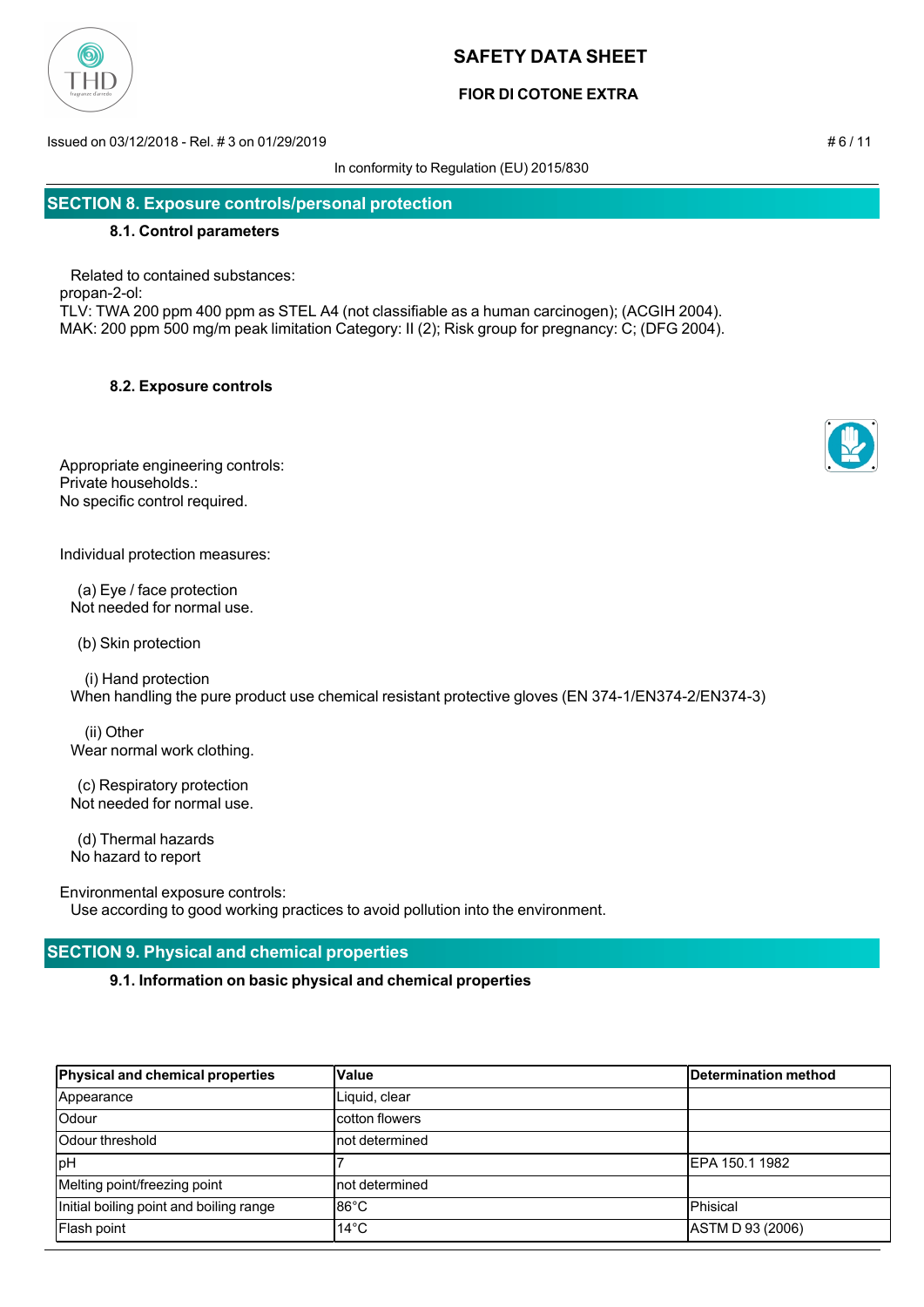

## **FIOR DI COTONE EXTRA**

Issued on 03/12/2018 - Rel. # 3 on 01/29/2019 # 7 / 11

#### In conformity to Regulation (EU) 2015/830

| Physical and chemical properties             | Value                                   | Determination method |
|----------------------------------------------|-----------------------------------------|----------------------|
| Evaporation rate                             | not determined                          |                      |
| Flammability (solid, gas)                    | not determined                          |                      |
| Upper/lower flammability or explosive limits | not determined                          |                      |
| Vapour pressure                              | not determined                          |                      |
| Vapour density                               | not determined                          |                      |
| Relative density                             | $0,819$ kg/l                            | ASTM D1298-12b(2017) |
| Solubility(ies)                              | not determined                          |                      |
| Water solubility                             | not determined                          |                      |
| Partition coefficient: n-octanol/water       | not determined                          |                      |
| Auto-ignition temperature                    | not determined                          |                      |
| Decomposition temperature                    | not determined                          |                      |
| Viscosity                                    | Cinematica: 7,4 mm2/s Dinamica: 6,06 cP | <b>ASTM D445-18</b>  |
| Explosive properties                         | not determined                          |                      |
| Oxidising properties                         | non disponibile                         |                      |

## **9.2. Other information**

No data available.

## **SECTION 10. Stability and reactivity**

## **10.1. Reactivity**

No reactivity hazards

#### **10.2. Chemical stability**

No hazardous reaction when handled and stored according to provisions.

#### **10.3. Possibility of hazardous reactions**

There are no hazardous reactions

#### **10.4. Conditions to avoid**

 Avoid contact with combustible materials. The product could catch fire. heat, open flames, sparks or hot surfaces.

## **10.5. Incompatible materials**

Nothing in particular.

## **10.6. Hazardous decomposition products**

Does not decompose when used for intended uses.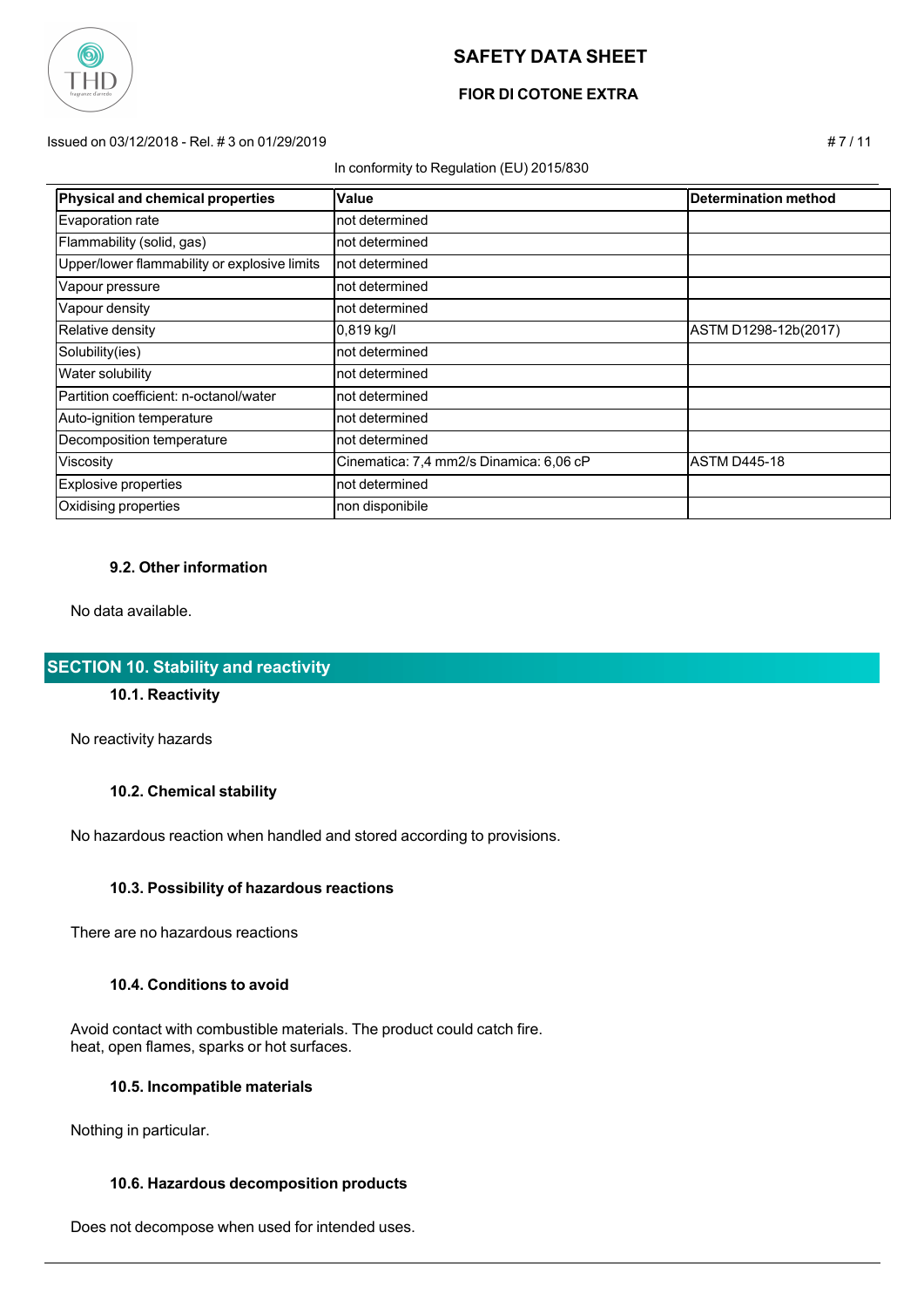

## **FIOR DI COTONE EXTRA**

Issued on 03/12/2018 - Rel. # 3 on 01/29/2019 # 8 / 11

In conformity to Regulation (EU) 2015/830

## **SECTION 11. Toxicological information**

## **11.1. Information on toxicological effects**

 ATE(mix) oral = 71.428,6 mg/kg ATE(mix) dermal =  $\infty$ 

ATE(mix) inhal =  $\infty$ 

(a) acute toxicity: based on available data, the classification criteria are not met

(b) skin corrosion/irritationbased on available data, the classification criteria are not met

(c) serious eye damage/irritation: based on available data, the classification criteria are not met

(d) respiratory or skin sensitization: The product, if brought into contact with skin can cause skin sensitization.

(e) germ cell mutagenicity: based on available data, the classification criteria are not met

(f) carcinogenicity: based on available data, the classification criteria are not met

(g) reproductive toxicity: based on available data, the classification criteria are not met

 (h) specific target organ toxicity (STOT) single exposure: based on available data, the classification criteria are not met

 (i) specific target organ toxicity (STOT) repeated exposurebased on available data, the classification criteria are not met

(j) aspiration hazard: based on available data, the classification criteria are not met

Related to contained substances:

propan-2-ol:

Routes of exposure: the substance can be absorbed into the body by inhalation of its vapour.

INHALATION RISK: A harmful contamination of air sar reached quite slowly due to evaporation of the substance at 20 C; However, for spraying or scattering, much more quickly.

Effects of short-term exposure: the substance is irritating to eyes and respiratory tract pu substance determining effects on the central nervous system, causing depression. Exposure far above the OEL pu lead to unconsciousness. Effects of long-term or repeated: liquid degreasing characteristics.

Acute hazards/symptoms INHALATION cough. Vertigo. Drowsiness. Headache. Sore throat. See If Swallowed. SKIN dry skin.

EYE Redness.

SWALLOWED, abdominal pain. Respiratory difficulties. Nausea. A State of unconsciousness. Vomiting. (Further see inhalation).

N O T E The use of alcoholic beverages enhances the harmful effect. LD50 (rat) Oral (mg/kg body weight) = 2100 LD50 Dermal (rat or rabbit) (mg/kg body weight) = 2100

# **SECTION 12. Ecological information**

## **12.1. Toxicity**

The product is dangerous for the environment as it is toxic to aquatic organisms following acute exposure.

Use according to good working practices to avoid pollution into the environment.

## **12.2. Persistence and degradability**

No data available.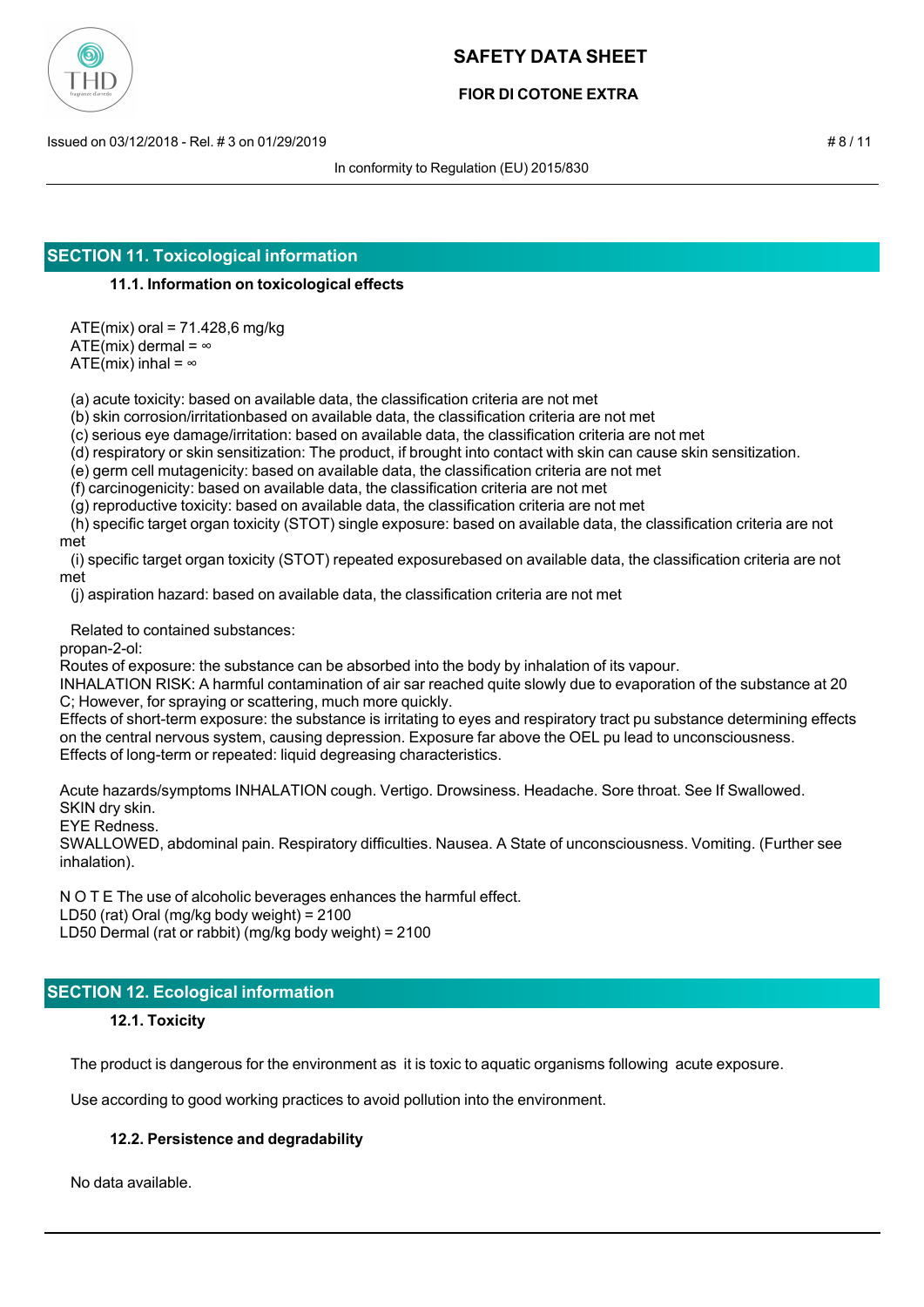

## **FIOR DI COTONE EXTRA**

Issued on 03/12/2018 - Rel. # 3 on 01/29/2019 # 9 / 11

In conformity to Regulation (EU) 2015/830

#### **12.3. Bioaccumulative potential**

No data available.

#### **12.4. Mobility in soil**

 Related to contained substances: propan-2-ol: The pi product water and light fully miscible in 20 C. Is lost by evaporation within one day. Large volumes can penetrate into the soil and contaminate groundwater.

## **12.5. Results of PBT and vPvB assessment**

The substance / mixture NOT contains substances PBT/vPvB according to Regulation (EC) No 1907/2006, Annex XIII

## **12.6. Other adverse effects**

No adverse effects

## **SECTION 13. Disposal considerations**

## **13.1. Waste treatment methods**

 Do not reuse empty containers. Dispose of them in accordance with the regulations in force. Any remaining product should be disposed of according to applicable regulations by addressing to authorized companies. Recover if possible. Send to authorized discharge plants or for incineration under controlled conditions. Operate according to local and National rules in force

## **SECTION 14. Transport information**

## **14.1. UN number**

ADR/RID/IMDG/ICAO-IATA: 1266

ADR exemption because compliance with the following characteristics: Combination packagings: per inner packaging 5 L per package 30 Kg Inner packagings placed in skrink-wrapped or stretch-wrapped trays: per inner packaging 5 L per package 20 Kg

## **14.2. UN proper shipping name**

ADR/RID/IMDG: PRODOTTI PER PROFUMERIA contenenti solventi infiammabili ADR/RID/IMDG: PERFUMERY PRODUCTS with flammable solvents ICAO-IATA: PERFUMERY PRODUCTS with flammable solvents

## **14.3. Transport hazard class(es)**

ADR/RID/IMDG/ICAO-IATA: Class : 3 ADR/RID/IMDG/ICAO-IATA: Label : Limited quantities ADR: Tunnel restriction code : D/E ADR/RID/IMDG/ICAO-IATA: Limited quantities : 5 L

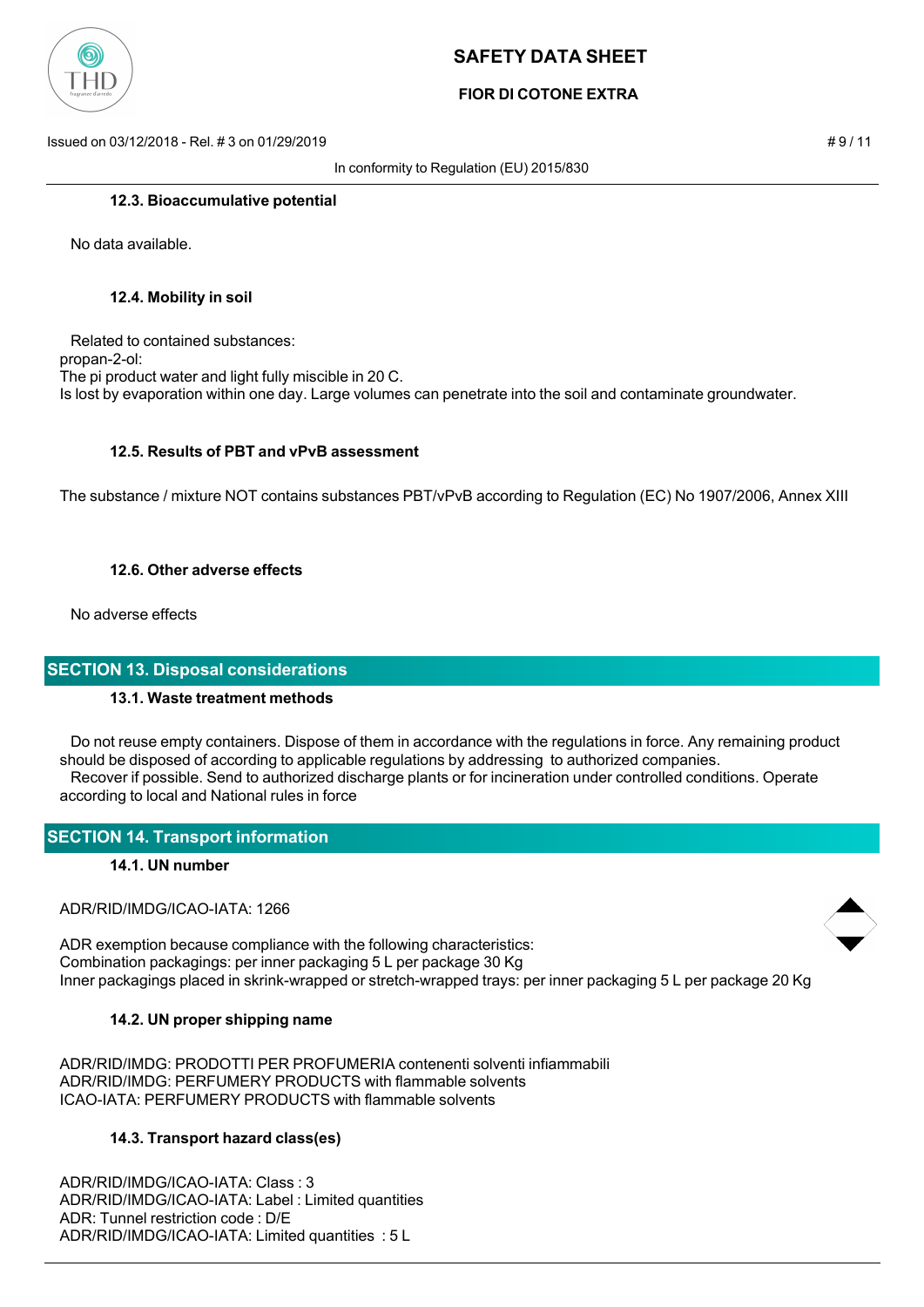

## **FIOR DI COTONE EXTRA**

Issued on 03/12/2018 - Rel. # 3 on 01/29/2019 # 10 / 11

In conformity to Regulation (EU) 2015/830

IMDG - EmS : F-E, S-D

## **14.4. Packing group**

ADR/RID/IMDG/ICAO-IATA: III

## **14.5. Environmental hazards**

ADR/RID/ICAO-IATA: Product is environmentally hazardous IMDG: Marine polluting agent : Yes

## **14.6. Special precautions for user**

The transport must be carried out by authorised vehicles carrying dangerous goods in accordance with the requirements of the current edition of the agreement and the provisions A.D.R national regulations. The transport must be carried out in the original packaging and in packages that are made from materials resistant to the content and not likely to generate with this dangerous reactions. Employees to the loading and unloading of dangerous goods have received proper training on the risks presented by prepared and on possible procedures to be taken in the event of emergency situations

## **14.7. Transport in bulk according to Annex II of MARPOL73/78 and the IBC Code**

It is not intended to carry bulk

## **SECTION 15. Regulatory information**

**15.1. Safety, health and environmental regulations/legislation specific for the substance or mixture**

Seveso category: P5c - FLAMMABLE LIQUIDS E2 - ENVIRONMENTAL HAZARDS

REGULATION (EU) No 1357/2014 - waste: HP3 - Flammable HP14 - Ecotoxic

## **15.2. Chemical safety assessment**

No chemical safety assessment was carried out by the supplier

## **SECTION 16. Other information**

## **16.1. Other information**

Description of the hazard statements exposed to point 3

H319 = Causes serious eye irritation.

H225 = Highly flammable liquid and vapour.

H336 = May cause drowsiness or dizziness.

- H315 = Causes skin irritation.
- H317 = May cause an allergic skin reaction.
- H410 = Very toxic to aquatic life with long lasting effects.

H400 = Very toxic to aquatic life.